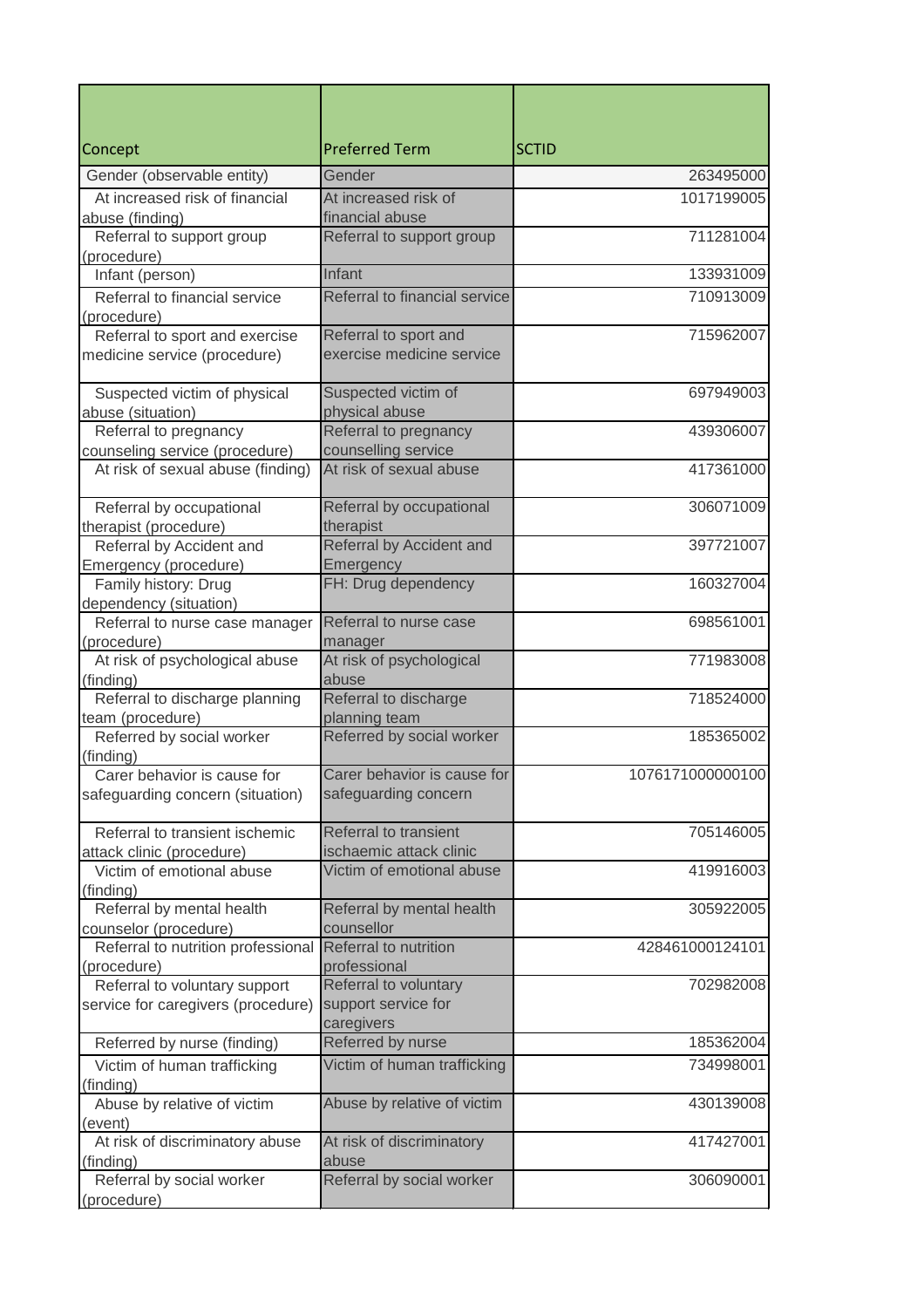| Referred by person (finding)                        | Referred by person              | 309013001       |
|-----------------------------------------------------|---------------------------------|-----------------|
| Psychological abuse of adult                        | Psychological abuse of          | 276849007       |
| (event)                                             | adult                           |                 |
| Victim of sexual abuse (finding)                    | Victim of sexual abuse          | 225826001       |
| Referral by own general<br>practitioner (procedure) | Referral by own GP              | 305932003       |
| Referral by caregiver<br>(procedure)                | Referral by caregiver           | 306099000       |
| Referral to housing service<br>(procedure)          | Referral to housing service     | 710911006       |
| High risk of self neglect (finding)                 | High risk of self neglect       | 401330008       |
| Referral to hospital diabetes                       | Referral to hospital            | 770811007       |
| antenatal clinic (procedure)                        | diabetes antenatal clinic       |                 |
| Frequent attender of accident                       | Frequent attender of            | 826931000000104 |
| and emergency department                            | accident and emergency          |                 |
| (finding)                                           | department                      |                 |
| Victim of exploitation (finding)                    | Victim of exploitation          | 225823009       |
| Referred by work place (finding)                    | Referred by work place          | 185374000       |
|                                                     |                                 |                 |
| Referral to community service                       | Referral to community           | 710915002       |
| (procedure)                                         | service                         |                 |
| Victim of physical violence                         | Victim of physical violence     | 442084003       |
| (finding)                                           |                                 |                 |
| Victim of racial abuse (finding)                    | Victim of racial abuse          | 225828000       |
| Has child subject of child                          | Has child subject of child      | 864491000000105 |
| protection plan (situation)                         | protection plan                 |                 |
| At increased risk of forced                         | At increased risk of forced     | 1017198002      |
| marriage (finding)                                  | marriage                        |                 |
| Family history of alcoholism                        | Family history of               | 266890009       |
|                                                     | alcoholism                      |                 |
| (situation)<br>Patient forename (observable         | Patient forename                | 184095009       |
| entity)                                             |                                 |                 |
| Referral by physician                               | Referral by physician           | 305956004       |
| (procedure)                                         |                                 |                 |
| At increased risk of human                          | At increased risk of human      | 1017202000      |
| trafficking (finding)                               | trafficking                     |                 |
| Referral to periodontic service                     | Referral to periodontic         | 431550007       |
|                                                     | service                         |                 |
| (procedure)                                         | Adult safeguarding              | 766561000000109 |
| Adult safeguarding concern                          |                                 |                 |
| (finding)                                           | concern<br>At increased risk of |                 |
| At increased risk of institutional                  |                                 | 1017200008      |
| abuse (finding)                                     | institutional abuse             |                 |
| Suspected victim of bullying                        | Suspected victim of             | 771385008       |
| (situation)                                         | bullying                        |                 |
| Referral to dentist (procedure)                     | Referral to dentist             | 772071006       |
| Victim of mental abuse (finding)                    | Victim of mental abuse          | 95924005        |
|                                                     |                                 |                 |
| Date of event (observable entity) Date of event     |                                 | 439771001       |
| Referral for brief intervention for                 | Referral for brief              | 770729006       |
| smoking cessation (procedure)                       | intervention for smoking        |                 |
|                                                     | cessation                       |                 |
| Referral to domestic abuse                          | Referral to domestic abuse      | 758599003       |
| agency (procedure)                                  | agency                          |                 |
| Male (finding)                                      | Male                            | 248153007       |
|                                                     |                                 |                 |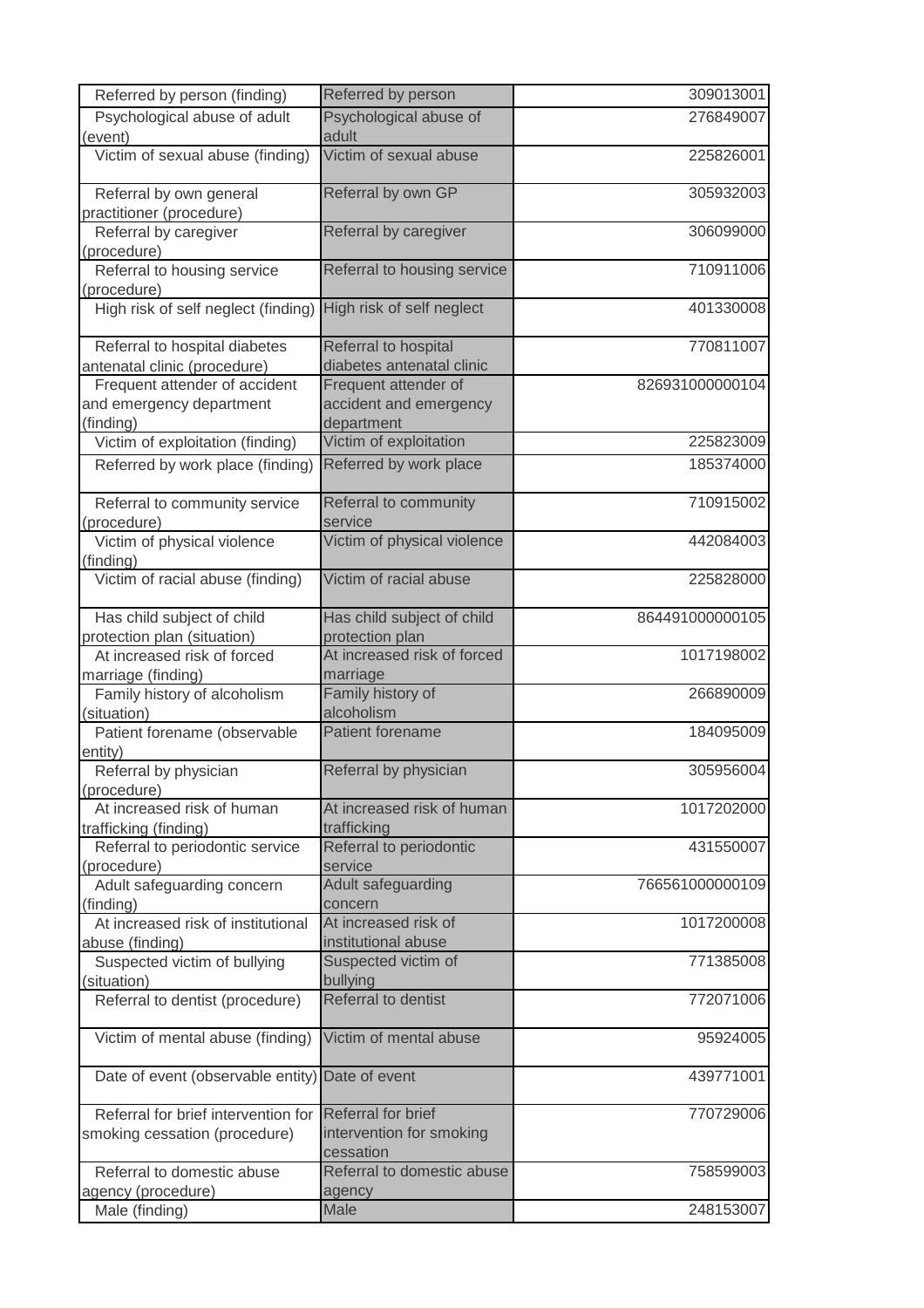| Domestic abuse victim in                                    | Domestic abuse victim in               | 881081000000100 |
|-------------------------------------------------------------|----------------------------------------|-----------------|
| household (finding)                                         | household                              |                 |
| Victim of bullying (finding)                                | Victim of bullying                     | 225820007       |
| Victim of elder abuse (finding)                             | Victim of elder abuse                  | 706872008       |
| Referral to infectious disease                              | <b>Referral to infectious</b>          | 442135008       |
| clinic (procedure)                                          | disease clinic                         |                 |
| Female (finding)                                            | Female                                 | 248152002       |
| Unborn child is cause for                                   | Unborn child is cause for              | 878111000000109 |
| safeguarding concern (finding)                              | safeguarding concern                   |                 |
| Referral to specialist alcohol                              | Referral to specialist                 | 431260004       |
| treatment service (procedure)                               | alcohol treatment service              |                 |
| Referral for complex wound                                  | Referral for complex                   | 736081002       |
| care (procedure)                                            | wound care                             |                 |
| Referral to burns service                                   | Referral to burns service              | 715161001       |
| (procedure)                                                 |                                        |                 |
| Adult (person)                                              | <b>Adult</b>                           | 133936004       |
| Date of report (observable<br>entity)                       | Date of report                         | 399651003       |
| Victim of financial abuse                                   | Victim of financial abuse              | 225827005       |
| (finding)                                                   |                                        |                 |
| Referral to diabetes service                                | <b>Referral to diabetes</b>            | 715159005       |
| (procedure)                                                 | service                                |                 |
| Referral to family therapy<br>(procedure)                   | Referral to family therapy             | 710914003       |
| Victim of physical assault                                  | Victim of physical assault             | 90774003        |
| (finding)                                                   |                                        |                 |
| Referral to hospice at home<br>service (procedure)          | Referral to hospice at<br>home service | 719414000       |
| Referral to social services for                             | Referral to social services            | 444543005       |
| adult protection (procedure)                                | for adult protection                   |                 |
| Adult victim of abuse (finding)                             | Adult victim of abuse                  | 406137001       |
| Suspected victim of sexual                                  | Suspected victim of sexual             | 702579009       |
| abuse (situation)                                           | abuse                                  |                 |
| Low risk of self neglect (finding) Low risk of self neglect |                                        | 401234001       |
|                                                             | At risk for self neglect               | 401233007       |
| At risk for self neglect (finding)                          |                                        |                 |
| Referral by psychologist<br>(procedure)                     | Referral by psychologist               | 429387009       |
| Victim of neglect (finding)                                 | Victim of neglect                      | 95930005        |
| Date of birth (observable entity)                           | Date of birth                          | 184099003       |
| Referral to self help service                               | Referral to self help                  | 710908005       |
| (procedure)                                                 | service                                |                 |
| No safeguarding concern                                     | No safeguarding concern                | 1010194003      |
| identified (situation)                                      | identified                             |                 |
| Gender unspecified (finding)                                | Gender unspecified                     | 394744001       |
| Referral for brief intervention for                         | Referral for brief                     | 719757009       |
| substance abuse (procedure)                                 | intervention for substance             |                 |
|                                                             | abuse                                  |                 |
| Old-age (finding)                                           | Old-age                                | 49808004        |
|                                                             | Adult safeguarding                     | 761000220102    |
| Adult safeguarding (foundation                              |                                        |                 |
| metadata concept)                                           |                                        |                 |
| Victim of verbal abuse (finding)                            | Victim of verbal abuse                 | 225825002       |